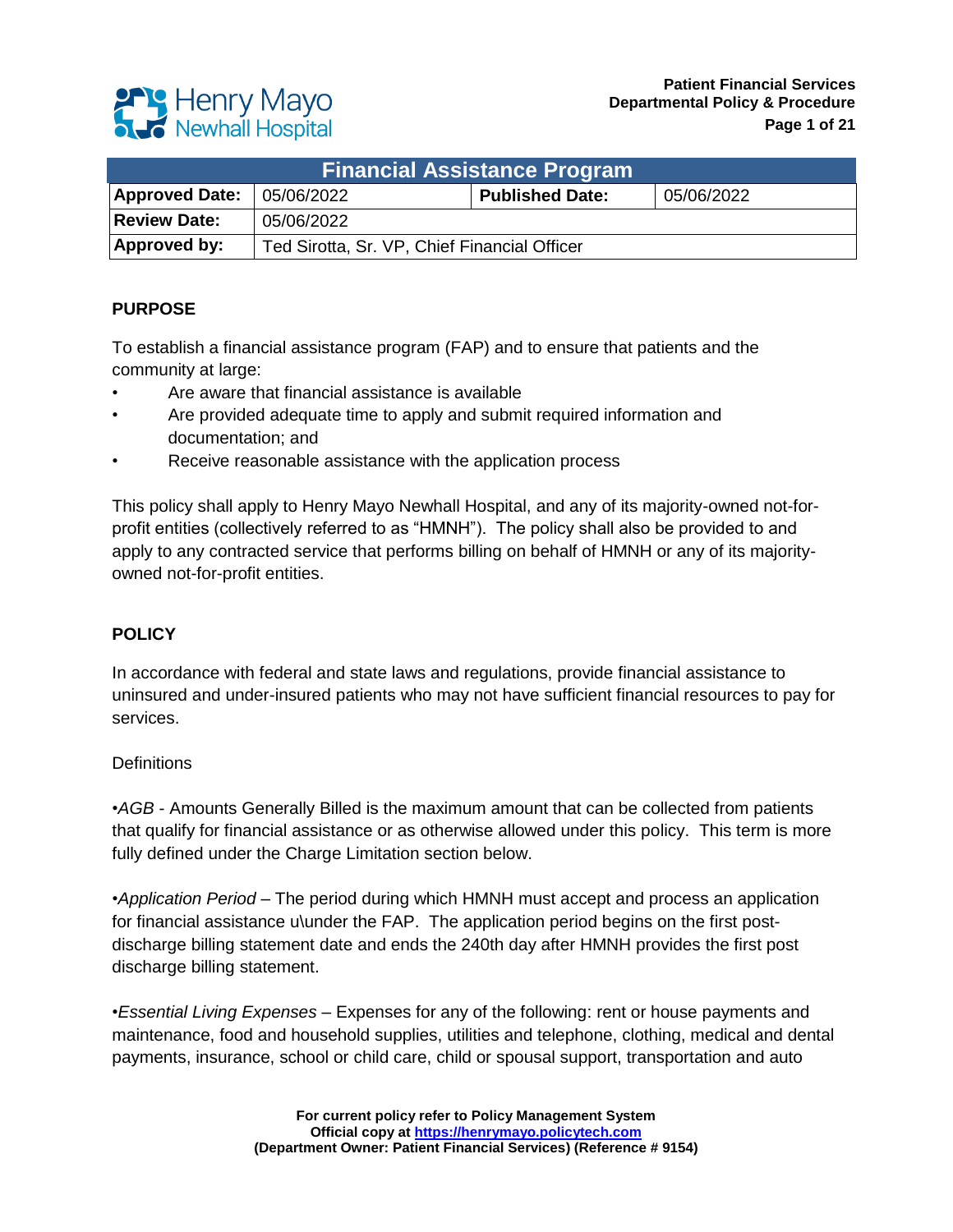

expenses, including insurance, gas, and repairs, installment payments, laundry and cleaning, and other extraordinary expenses.

•*Extraordinary Collection Actions* - Actions taken by HMNH against an individual related to obtaining payment of a bill for health care services provided by HMNH that require a legal or judicial process, involve selling an individual's debt to another party, or involve reporting adverse information about an individual to consumer reporting credit agencies or credit bureaus. Specific guidelines related to wage garnishments and noticing or conducting the sale of a patient's primary residence are provided in California law. Filing a claim in a bankruptcy proceeding is not deemed to be an Extraordinary Collection Action.

•*FPL* – Federal Poverty Level for the current year can be obtained from the following website: <https://aspe.hhs.gov/poverty-guidelines>

• *Extended Payment Plan* or *EPP* – A plan negotiated between a patient and HMNH to allow payment of a discounted price over time.

•*Gross Charge* - An established price, listed on HMNH's charge master, for a service or item that is charged consistently and uniformly to all patients before applying any contractual allowances, discounts or deductions.

•*Household Unit* or *Family* - For patients 18 years of age and older, the Household Unit or Family includes the patient's spouse, registered domestic partner, and dependent children under 21 years of age whether living at home or not. For patients under 18 years of age, the family includes the patient's parent, caretaker relatives, and other children (under 21 years of age) of the parent or caretaker relative.

•*Income* - Income includes salary and wages, interest income, dividend income, workers compensation, disability payments, unemployment compensation, business income, farm income, rentals and royalties, inheritance, strike benefits, and alimony payments. Income is also defined as payments from the state for legal guardianship or custody.

•*Notification Period* –The notification period begins on the first episode of care and ends 120 days after HMNH provides the first post discharge billing statement.

•*Plain Language Summary* - A statement written in clear, concise and easy to understand language notifying individuals that HMNH offers a financial assistance program and describing the program.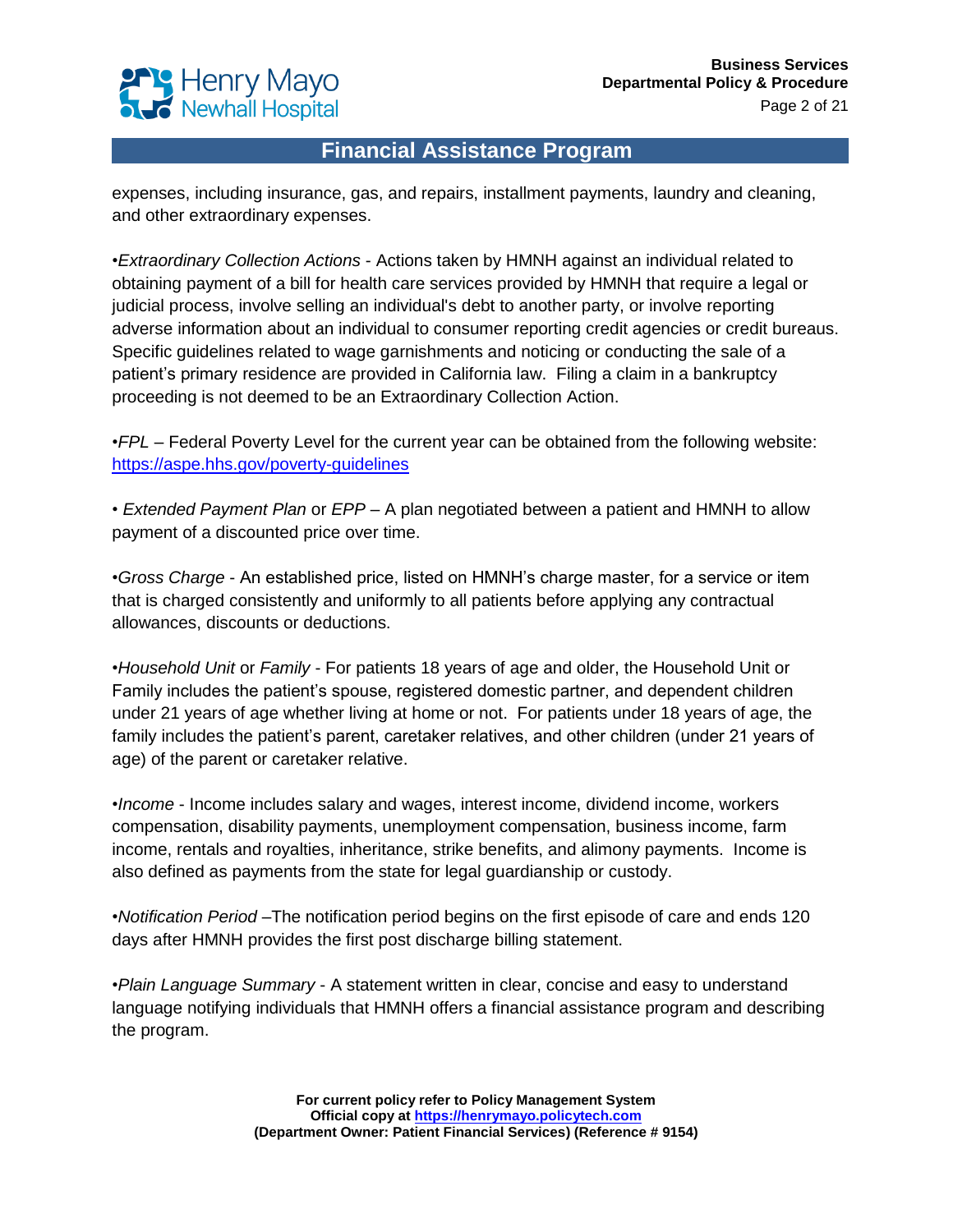

•*Uninsured* - A patient who does not have third party coverage from a health insurance plan, Medicare or state funded Medicaid, or whose injury is not a compensated injury for purposes of workers compensation, automobile insurance or other insurance or other source as determined and documented by HMNH.

•*Under-insured -* Annual out-of-pocket costs incurred by the patient at HMNH that exceed 10 percent of the patient's Family income in the prior 12 months or annual out-of-pocket medical expenses that exceed 10 percent of the patient's Family income, if the patient provides documentation of the patient's medical expenses paid by patient or the patient's Family in the prior 12 months.

### **PROCEDURE**

### **Communication of Financial Assistance Policy to the Public**

At each patient registration/admission interaction, and in all oral communications regarding the amount due that occurs during the Notification Period (as defined above and more fully discussed below), HMNH shall advise the patient of the availability of HMNH's FAP, where to obtain additional information about eligibility, and how to apply. Such communication shall be documented in the patient account. In addition, all public areas of HMNH, including at a minimum, points of check-in/registration, the admissions office, as well as patient waiting areas for the main HMNH building, the emergency department and all of HMNH's outpatient locations (including observation units), shall have written paper materials regarding the FAP and such information shall be included in every inpatient admission guide.

Applications shall be located in a conspicuous place easily viewable and accessible by patients. HMNH's full financial assistance policy, along with a Plain Language Summary (see Appendix A) shall be available on HMNH's website with an ability to download and print the financial assistance application without any special hardware or software. The Plain Language Summary must include the physical location within HMNH where patients can obtain a copy of the financial assistance policy and application, as well as the contact information of the specific office or department of HMNH that can provide assistance with the financial assistance process. HMNH shall translate financial assistance program documents, including the full financial assistance policy and applications, into Spanish, as well as any other language that is the primary language of at least 5% of HMNH's patients. Documents shall use 12-point font.

Conspicuous notice of financial assistance availability shall be noted on every patient billing statement sent out from HMNH, which shall include notice about and how to get a copy of the financial assistance program policy. The Notification Period is defined as the period during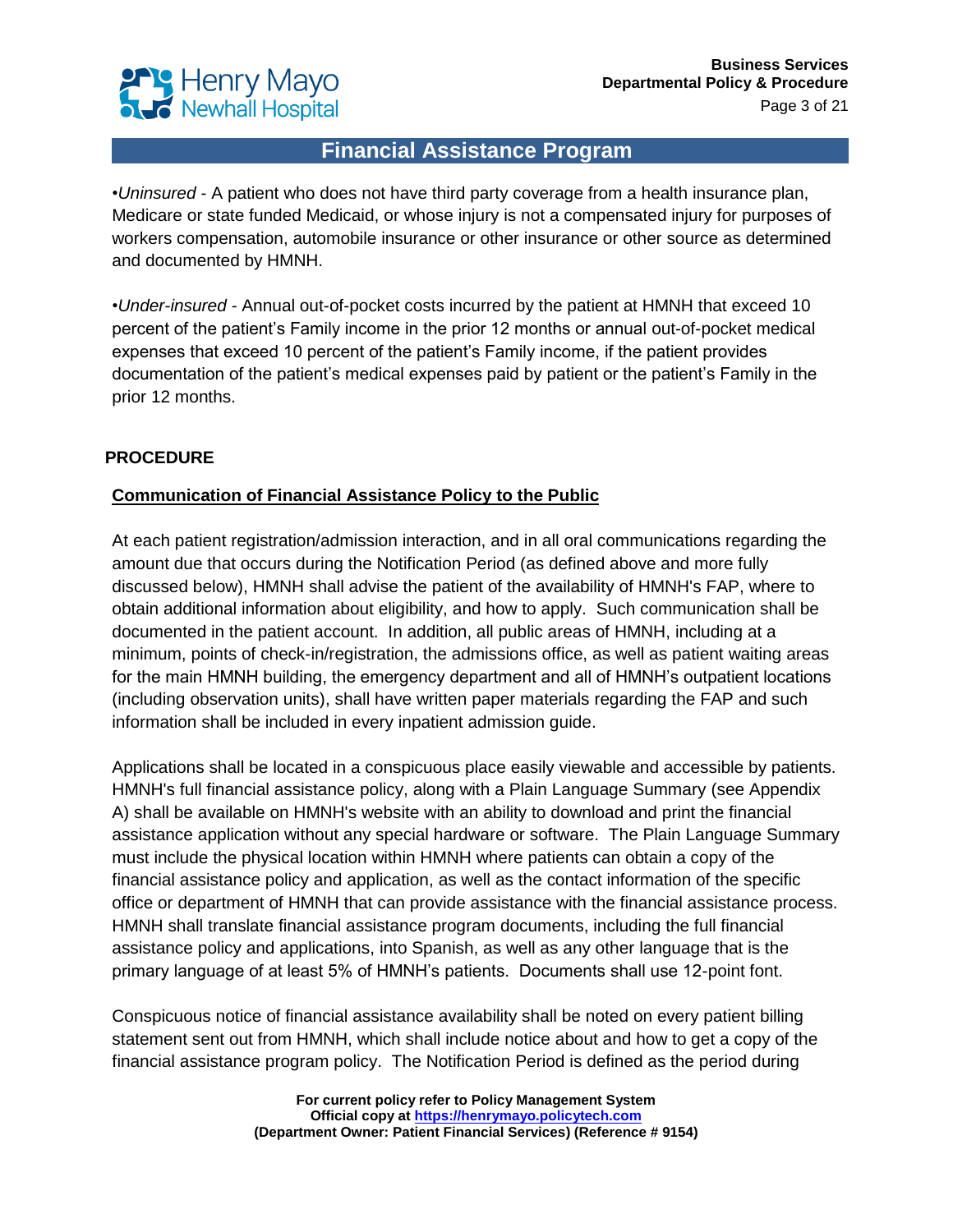

which HMNH must notify an individual about its financial assistance policy in order to have been deemed to have made reasonable efforts to determine whether an individual is eligible for financial assistance. The Notification Period begins the first date that an episode of care is provided and ends the 120th day of the first post-discharge billing statement.

Written notice shall include a description of any Extraordinary Collection Actions that HMNH or its collection agencies intend to initiate and a statement that nonprofit credit counseling services may be available in the area. Efforts are deemed reasonable if HMNH notifies the patient about its financial assistance program as described above, and follows the requirements for incomplete and complete financial assistance applications described in the Review and Approval section below. Written notification shall be deemed to have been provided at the date when mailed.

HMNH's financial assistance program shall be widely publicized within the community in a manner that will reasonably reach those who are most likely to require financial assistance. This shall generally be accomplished by information about the program being posted on HMNH's web site, and at the local Federally Qualified Health Center and clinics within our community serving the uninsured/underinsured patients. In addition, information about HMNH's financial assistance program shall be displayed (in both English and Spanish) in a conspicuous public display of noticeable size throughout all HMNH locations where visitors are likely to see it. Written materials about our financial assistance program shall include non-discrimination language as appropriate.

#### **Application Process**

Once a patient initiates the application process, HMNH will be responsive to inquiries and offer the assistance of a financial counselor. If a patient provides HMNH with his or her contact information in connection with a financial assistance application, HMNH will follow up with the patient throughout the Application Period (as defined above) to encourage the patient to complete the application in full.

If a financial assistance application is received during the Application Period and deemed incomplete, a written notice to the patient (or guarantor) will be sent within 15 days of receipt of the incomplete application requesting that the missing information be returned within 30 days of the date of the notice. Such notice shall include contact information for the facility or department that can provide assistance with the financial assistance process, a copy of the Plain Language Summary, and information about potential Extraordinary Collection Actions HMNH or its credit agencies may initiate. Any Extraordinary Collection Actions in progress at the time an incomplete application is received must be suspended. Such collections may be initiated or resumed if a completed application is not received or after a request for additional

**For current policy refer to Policy Management System Official copy at [https://henrymayo.policytech.com](https://henrymayo.policytech.com/) (Department Owner: Patient Financial Services) (Reference # 9154)**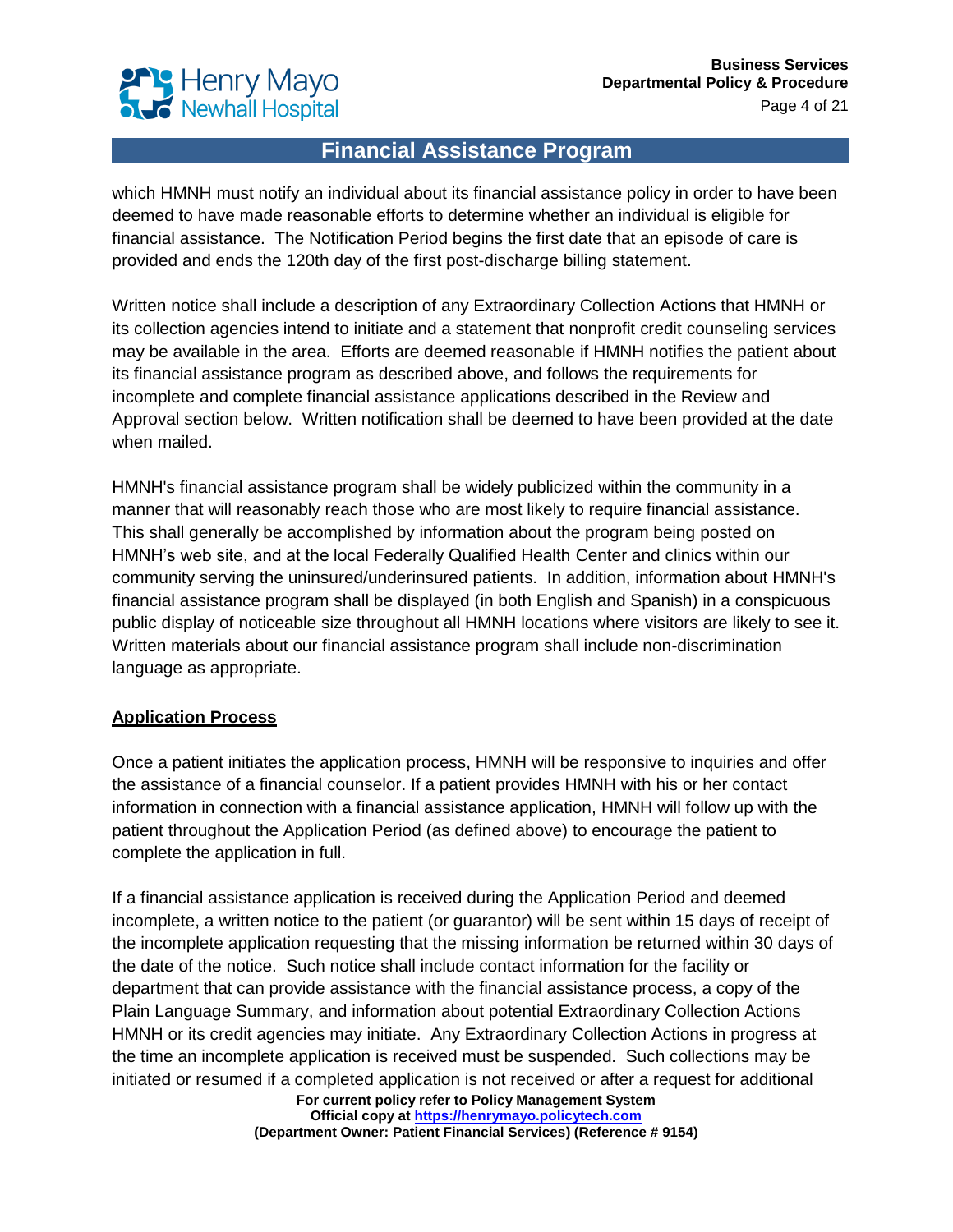

information is not received after 30 days of notification. The Patient Financial Services (PFS) and Patient Access departments will create a tracking document on the shared drive to monitor all applications received.

As discussed below in the Verification of Information Provided section, HMNH way waive the requirement to submit a complete application if HMNH obtains certain other information predictive of the patient's ability to pay and uses that information to determine that the patient is eligible for financial assistance. The basis for any predictive determination shall be documented in the billing system.

HMNH must accept and process a financial assistance application for a period up to 240 days after HMNH provides the first billing statement to the patient (defined as the Application Period).

#### **Eligibility Requirements**

Financial assistance is provided on a sliding scale basis (see Appendix C), based on the following eligibility criteria:

- Individual or household unit income up to 400% of the FPL. Employment status shall be considered when determining income levels. Prior income levels may not meet the established poverty level guidelines; however, recent unemployment should be considered when evaluating the current source of income.
- Individual or household unit net worth up to \$250,000 (excluding net worth in primary homes of up to \$500,000 and retirement or deferred compensation plans; disregard the first \$10,000 of a person's monetary assets (i.e., cash and investments) and half of monetary assets thereafter). When reviewing net worth, other financial obligations such as high medical bills should be considered. Patients with high net worth that would otherwise disqualify them for financial assistance may be considered for eligibility if they have, for example, uninsured catastrophic health care costs that would significantly reduce their net worth. High medical costs shall mean:
	- 1. Annual out-of-pocket costs incurred by a patient at HMNH that exceed the lesser of 10% of the patient's current Family income or Family income in the prior 12 months;
	- 2. Annual out-of-pocket medical expenses that exceed 10% of the patient's Family income, if the patient provides documentation of the patient's medical expenses paid by the patient or the patient's Family in the prior 12 months;
- Self-pay patients admitted through the Emergency Department with insufficient information provided to fully evaluate financial assistance and eligibility tests, for whom the ability to pay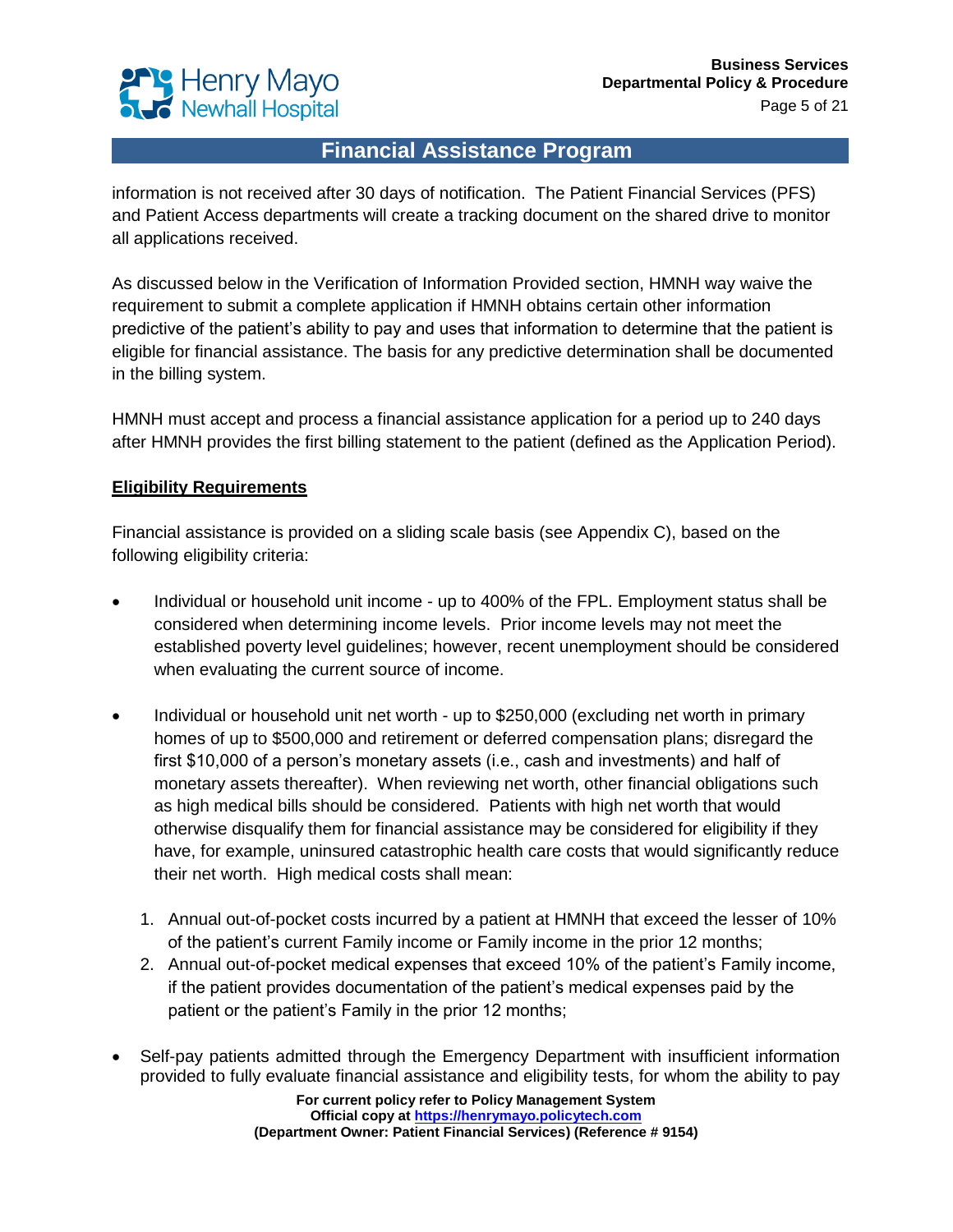

cannot be reliably determined, will be classified as charity. If information becomes available later that would disqualify the patient from meeting the financial assistance criteria, then the patient account will be reclassified to the appropriate payer class.

- Patients who presumptively qualify for Medi-Cal, but where HMNH does not receive payment for their entire stay are eligible for charity care for denied stays, denied days of care, and noncovered services. These denials and any lack of payment for non-covered services provided to Medi-Cal patients are to be classified as charity. These patients are receiving the service, and they presumptively do not have the ability to pay for it. In addition, Medicare patients who have Medi-Cal coverage for their co-insurance/deductibles, for which Medi-Cal does not make payment, and Medicare does not ultimately provide bad debt reimbursement will also be included as charity. These patients are receiving a service for which a portion of the resulting bill is not being reimbursed.
- Trauma services rendered to patient medical conditions meeting the definition of billable trauma care, per our trauma care agreements with the County of Los Angeles and the State of California, will be classified as charity care. These patients will not be billed for their services.
- Patients who are eligible for government sponsored, low-income assistance programs (i.e., Medi-Cal, out of state Medicaid, California Children's Services and any other applicable Federal, State or local low-income program) are presumed to be indigent. Therefore, such patients may be considered as presumptively eligible under the FAP when payment is not made by the governmental program. Rationale for such presumptive determination shall be documented in the patient account.

Financial assistance is available to all individuals regardless of where they live for medically necessary services; this does not include cosmetic surgery or other cosmetic services. Guidelines for determining eligibility for financial assistance shall be applied consistently. HMNH shall not discriminate against patients applying for financial assistance based on race, color, creed, national origin, sex, age, or disability. In determining a patient's eligibility for financial assistance, HMNH's financial counselors will assist the patient (including referral to outside resources) in determining if he/she is eligible for government-sponsored programs, and to educate and assist them in understanding insurance coverages offered through the Covered California Health Insurance Exchange. Patients can also obtain information for the Covered California Health Insurance Exchange through their website at coveredca.com and can obtain further health consumer assistance from Health Consumer Alliance whose website is healthconsumer.org.

The Financial Assistance Application Form (see form in Appendix B) shall be completed for all requests for financial assistance (other than if a presumptive determination as described in this policy is made), and be submitted to a financial counselor. All requests for financial assistance must be signed by either the patient or authorized patient representative attesting that the

**For current policy refer to Policy Management System Official copy at [https://henrymayo.policytech.com](https://henrymayo.policytech.com/) (Department Owner: Patient Financial Services) (Reference # 9154)**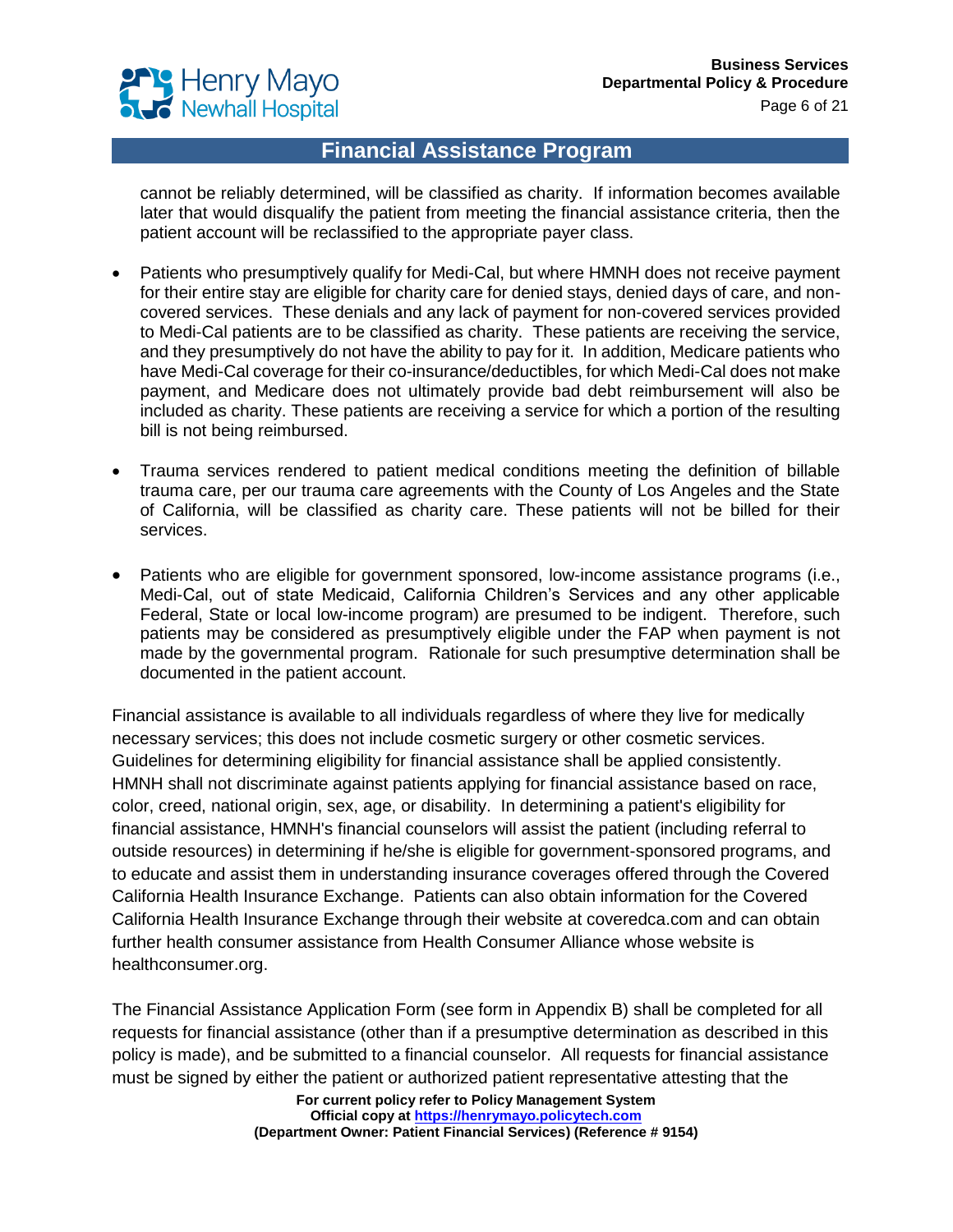

information provided on the application is true and accurate. When possible, HMNH shall screen each uninsured patient for eligibility for financial assistance.

Partial financial assistance provided under this policy is considered partial charity care.

#### **Verification of Information Provided**

Data used to determine eligibility for financial assistance should be verified to the extent practical in relation to the amount of financial assistance involved and the significance of an element of information in the overall determination. In all cases, the minimum verification shall include:

- Income, by reviewing sources such as a W-2, recent pay stub showing year-to-date totals and/or income tax returns as well as unemployment statements, if applicable.
- An individual's net worth, by reviewing applicable supporting documentation (bank statements, investment statements, loan documents).

Except for patients with Medicare coverage, submission of a Financial Assistance Application Form and related required supporting documentation described above may be waived in lieu of information HMNH obtains through use of technology tools or other methods of presumptive assumptions as predictive measures of a patient's ability to pay and financial status. See discussion in the Eligibility Requirements section above. Financial assistance may not be denied based on information that is not specifically listed as required in the Financial Assistance Application Form.

#### **Extended Payment Plans:**

If a patient qualifies for financial assistance under this policy, the patient may elect to pay any amounts the patient is financially responsible for, after any financial assistance discounts and charge limitations have been applied, in accordance with this policy based on the payment plan program offered by HMNH. In the event that such program does not meet the patient's needs, HMNH will discuss with the patient other payment options, taking into consideration the patient's family income and essential living expenses. If HMNH and the patient cannot agree on a payment plan, the patient's monthly payments will be limited to no more than 10% of the patient's Household Unit income for a month, excluding deductions for Essential Living Expenses. HMNH cannot undertake any Extraordinary Collection Actions while it is in the process of establishing an extended payment plan or to settle an outstanding bill, or if the patient is making regular partial payments of a reasonable amount as solely determined by HMNH.

> **For current policy refer to Policy Management System Official copy at [https://henrymayo.policytech.com](https://henrymayo.policytech.com/) (Department Owner: Patient Financial Services) (Reference # 9154)**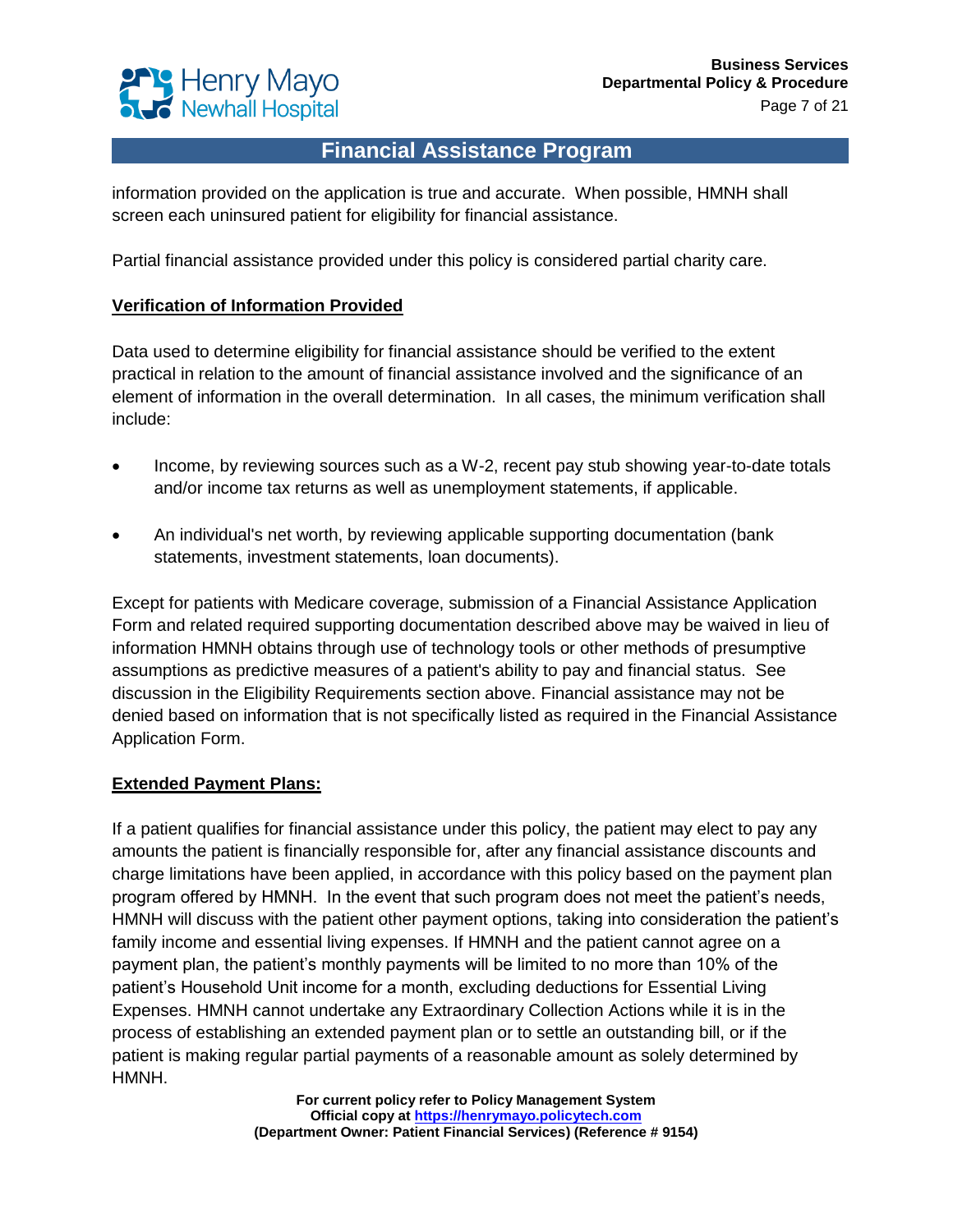

Enrollment in an extended payment plan can occur in person or over the phone at any point in the revenue cycle, during pre-registration, registration, discharge, billing and follow-up.

In the event that a patient that qualifies for financial assistance defaults on an amount due under a payment plan (patient fails to make all consecutive payments due during a 90-day period), the patient has one opportunity to renegotiate their extended payment plan before HMNH may declare the payment plan inoperative and begin collection activities. More specifically, HMNH must make a reasonable attempt to contact the patient by telephone and, to give notice in writing, that the payment plan may become inoperative, and of the opportunity to renegotiate the payment plan.

#### **Review and Approval:**

Financial assistance must be documented on the Financial Assistance Application Form and shall be approved by the Director or Manager of PFS per policy guidelines. Documentation of receipt, review and approval of the Financial Assistance Application Form shall be made by the financial counselors or PFS.

At the time a decision is made for the approval or denial of an account for financial assistance, a letter shall be sent to the patient or responsible party as notification of the decision made. The letter, which generally shall be sent within 30 days of receiving the Financial Assistance Application Form, should be typewritten and should include the following information:

- Patient name
- Account number(s) for HMNH account
- Current outstanding balance of the account(s)
- Any balance which will be due on the account (if only a portion of the account is covered by financial assistance)
- Detail of arrangements to pay for any remaining balance on the account after financial assistance is provided; and
- Appeal process if request for financial assistance was denied

Upon approval of a financial assistance request, HMNH shall:

- If any amount is due from patient, provide a billing statement to the patient showing the amount due, how the AGB was determined, and how the amount due was arrived at;
- Include all patient due amounts covered by the FAP in the approval.
- Refund any patient payments; with interest in accordance with the separate patient refund policy once financial assistance is granted; and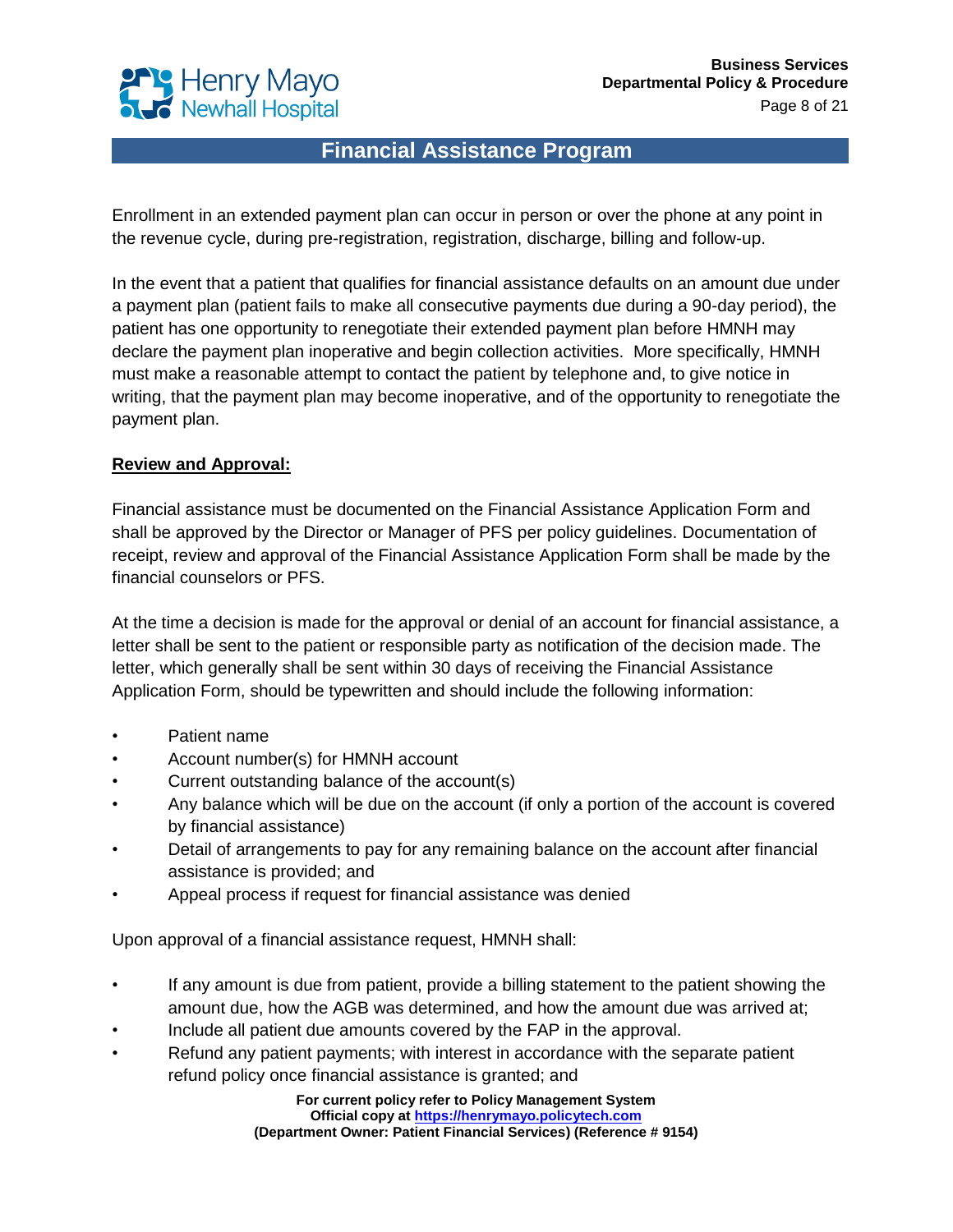

• Take reasonable measures to vacate or reverse any Extraordinary Collection Actions, such as lifting a lien and removing adverse information on credit reports.

Approval of financial assistance and application of any AGB charge limitation will be denied if Medi-Cal or other health and welfare eligibility application is refused by patient, if HMNH reasonably believes that the patient could qualify. In addition, the patient is expected to cooperate with HMNH in reviewing affordable insurance coverage options offered through the Covered California Health Insurance Exchange. If the patient chooses not to purchase insurance coverage through the Covered California Health Insurance Exchange and does not qualify for Medi-Cal, then the patient will be required to submit a Financial Assistance Application Form. Assignment to HMNH of all insurance payments, including liability settlements, is required, up to the amount of Gross Charges on a patient's bill.

Denials of financial assistance may be appealed. Appeals must include an appeal letter from the patient or party with financial responsibility requesting reevaluation (see appeal form in Appendix D). The appeal must also include any supporting documents that may prove inability to pay that were not part of the initial consideration. Appeals will be referred to and reviewed by the Director of Patient Financial Services within thirty (30) days of being received. If the Director of Patient Financial Services feels additional input is needed in making a determination, the Chief Financial Officer will be asked to review and assist with the determination.

If subsequent to review and determination of financial assistance, it is found that the information relied on was in error, the following shall occur:

- If the corrected information in a prior denial of financial assistance now *qualifies* the patient for financial assistance, the patient will be notified that they are now eligible for financial assistance and the account(s) will be processed as described above.
- If the corrected information in a prior granting of financial assistance now *disqualifies* the patient for financial assistance, the patient will be notified that they are not eligible for financial assistance and payment is expected on their account(s).

The completed Financial Assistance Application Form and all related supporting documentation will be scanned into the patient's accounts in the patient billing system. Notwithstanding the above, HMNH must accept and process a financial assistance application for a period up to 240 days after HMNH provides the first billing statement to the patient (defined as the Application Period).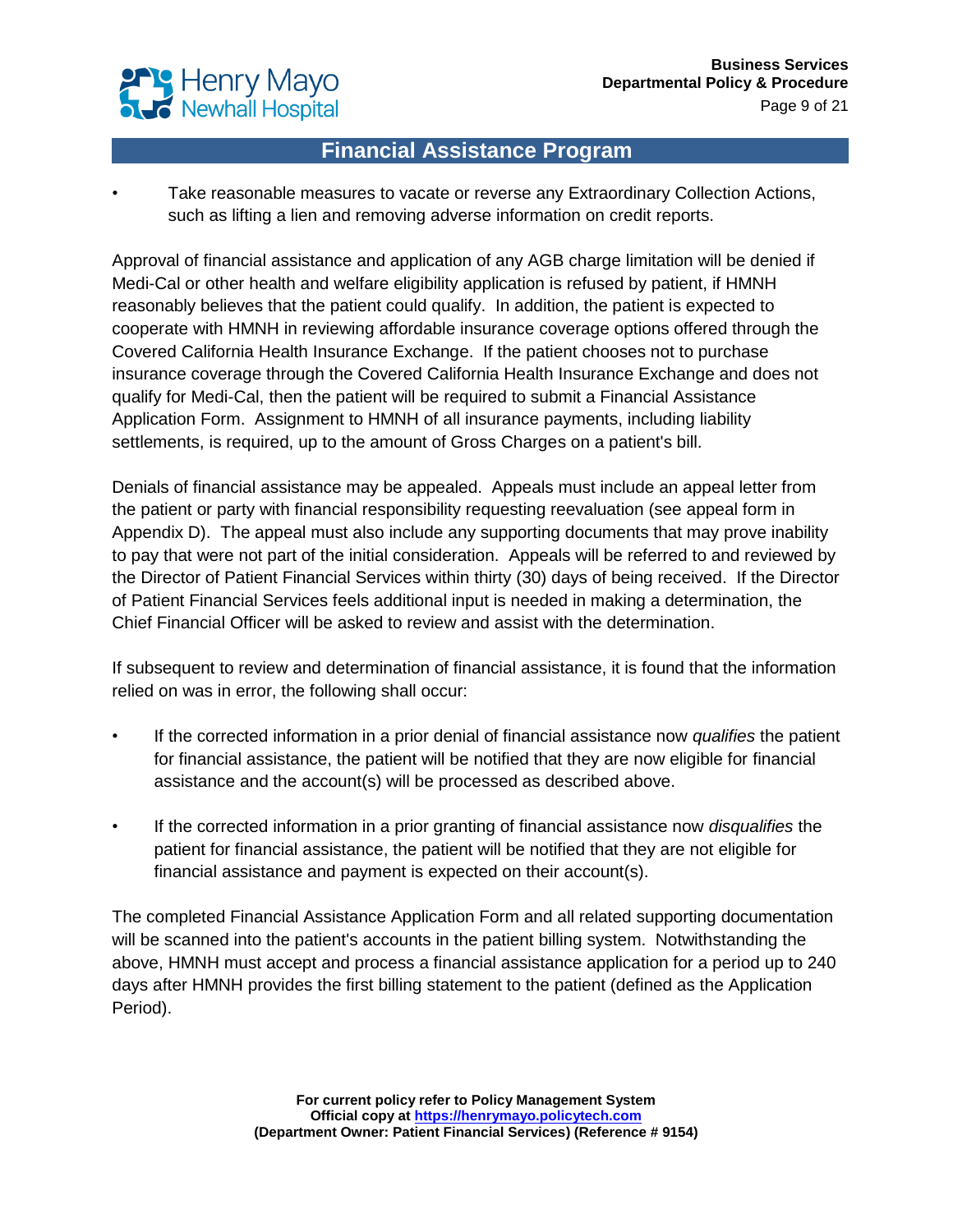

#### **Extraordinary Collection Actions:**

HMNH shall not undertake an Extraordinary Collection Action at any time prior to 180 days after HMNH provides the first post discharge billing statement if HMNH is aware that the patient lacks coverage or if the patient has provided information that indicates that he or she may be a patient with high medical costs.

HMNH may initiate or resume Extraordinary Collection Actions against an individual who has submitted an incomplete financial assistance application and who has not provided the missing information necessary to complete the application any earlier than the later of:

- 30 days after HMNH provides written notice that the additional information is required, or
- The last day of the Application Period

#### **Accounting for and Tracking Financial Assistance Data:**

Approved financial assistance, along with any write-offs as a result of applying AGB amounts, shall be classified and recorded as charity care, because, by definition, charity care is "demonstrated inability to pay". The amount of charity care provided will be reported separately in the monthly financial statements.

Patient Financial Services and Patient Access will be responsible for maintaining the following data monthly:

- Number of applications for financial assistance received
- Number of individuals granted financial assistance
- Number of appeals received
- Percentage of appeals reviewed with a reversed decision; and
- Number of completed applications not processed within 30 days of receipt

Finance shall calculate the cost associated with the services approved for financial assistance for disclosure in the annual financial statements and tax return.

#### **Frequency of Re-Evaluation of Eligibility:**

Once a patient has been approved for financial assistance, PFS will rely upon that approval for subsequent services rendered by HMNH from initial approval date for up to six months, except as follows:

• There is a change in patient financial status as described below. It is the responsibility of the patient/guarantor to advise HMNH of such change. After six months, the patient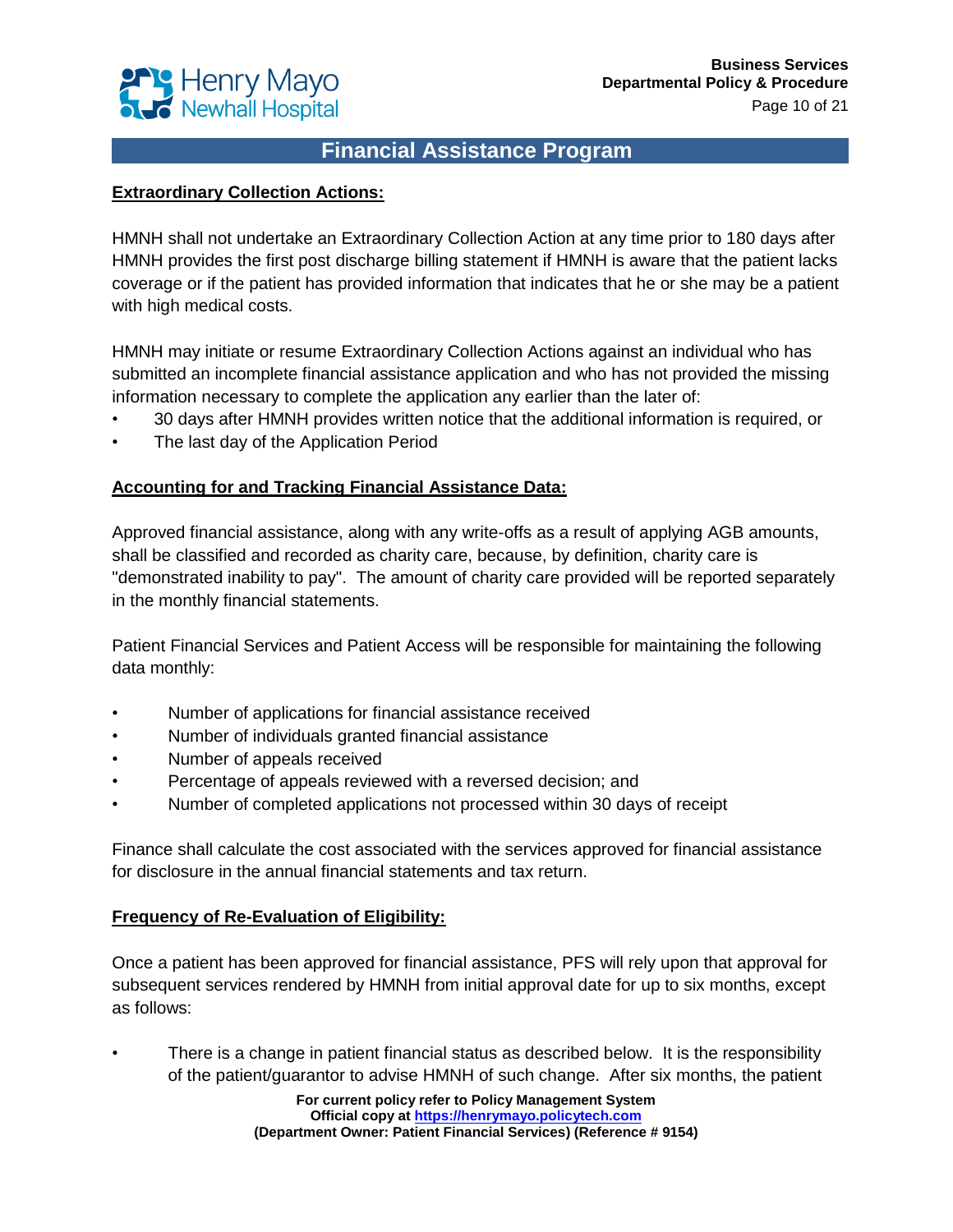

will be required to re-apply for financial assistance, and the appropriate verifications of information will need to be made.

• In HMNH's reasonable estimation, patient can afford to purchase insurance coverage through the Covered California Health Insurance Exchange and the period for which such coverage can be obtained is in less than six months from the time financial assistance is granted by HMNH and it is during an open enrollment period.

If a patient is granted financial assistance on a portion of their bill, and the patient subsequently does not pay their remaining portion of the bill, HMNH will not reverse the amount of financial assistance granted.

#### **Changes in Patient Financial Status:**

Patients may have unexpected changes to their ability to pay that occur after the time service is rendered and after either a payment plan or financial assistance has been granted. If a patient agreed to a payment plan (see separate Patient Payment Plans policy) that was reasonable in relation to his or her circumstances at the time, but the patient subsequently lost his or her job or had some other financial hardship occur and became unable to pay under the plan, the patient may apply for financial assistance under the guidelines of this policy.

Alternatively, if a patient who was granted financial assistance but subsequently experiences a positive change to his or her ability to pay for the services rendered, HMNH may bill the patient for the services rendered and advise the patient of their change in status.

#### **Charge Limitation:**

HMNH will utilize AGB via the Prospective Medicare methodology for inpatient and outpatient accounts when determining patient liability, for individuals who qualify for financial assistance. Specifically, HMNH will limit charges for a particular service to the AGB, which will be equal to the amount that would be paid for the services if the patient were Medicare-eligible. The billed amount will not exceed the AGB or gross charges.

The billing statement to a patient may state HMNH's standard Gross Charges but must show a write-off to get to the AGB. The difference between HMNH's standard Gross Charges and the AGB or financial assistance discount amounts, will be accounted for as a charity care write-off.

This policy is not required to be approved by the Board each year for updates to the AGB. The Director of PFS is responsible for ensuring that the AGB is updated annually.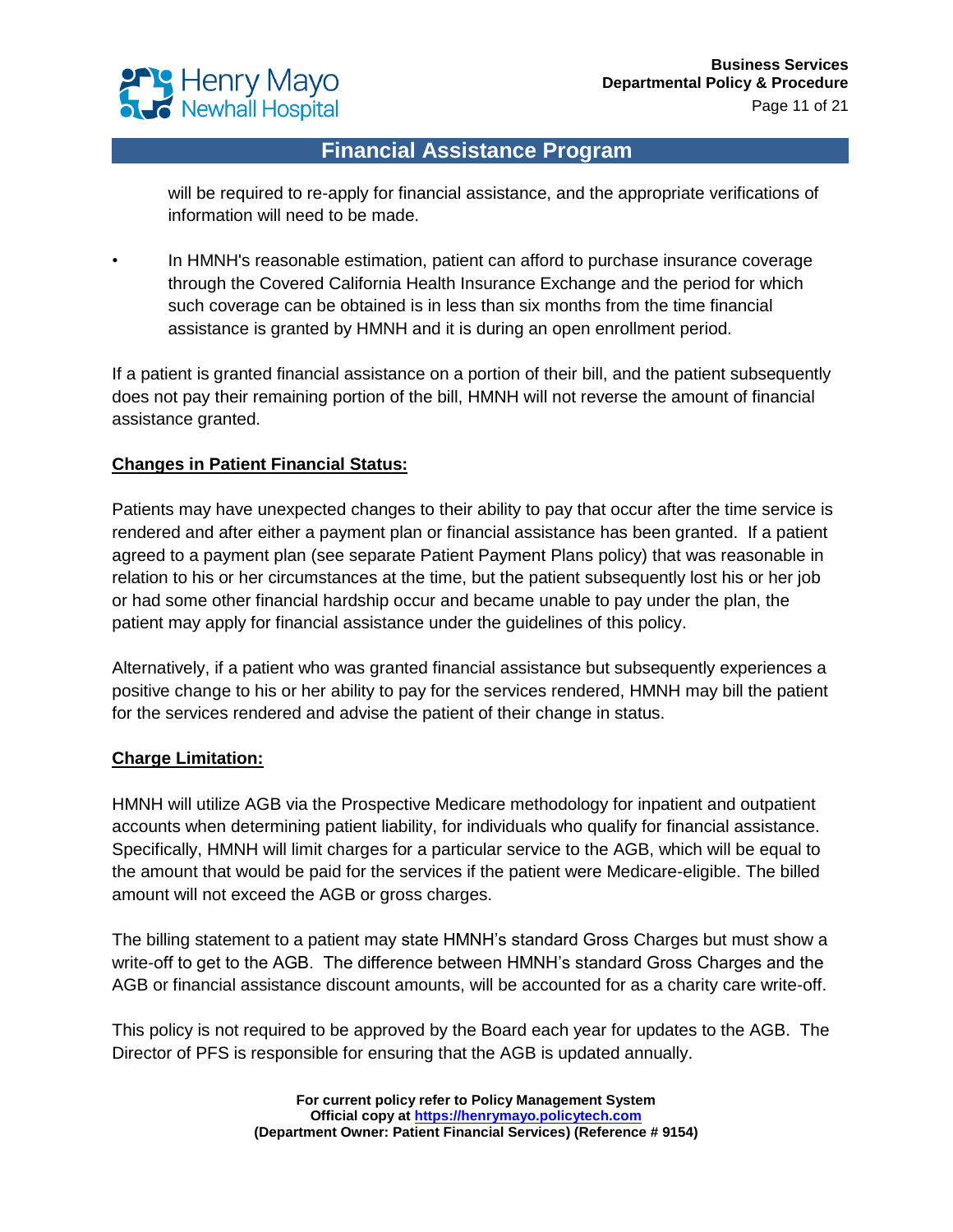

#### **Medi-Cal and Medicaid Coverage:**

Medi-Cal Share of Cost or Medicaid copays not paid at the time of service will be billed to the patient. If unable to collect the copays by the end of the Application Period, the copays will be written off as a charity write-off based on presumptive eligibility. Patients who have Medicaid coverage and have balances due for service dates up to six months prior to the effective date of their coverage, will be granted 100% financial assistance on such balances without further review or documentation from the patient based on presumptive inability to pay.

#### **Other:**

Generally, the determination that a patient stay qualifies for financial assistance will be made upon pre-admission, admission or as soon as possible thereafter. A financial counselor is available to assist patients with settlement of their accounts including applications for financial assistance, government- sponsored programs and referral to outside resources. However, in some cases qualification for financial assistance may be made after rendering services and in some circumstances, even after rendering of the bill. Collection efforts, including the use of a collection agency, are part of the information collection process and can appropriately result in identification of eligibility for financial assistance.

For financial assistance granted to patients with Medicare coverage meeting the IRS criteria, but not meeting CMS requirements for charity care, a transaction non-charge procedure code of "CMS IRS" shall be used in the billing system. For all other patient financial assistance granted, the code of "CMS CHAR" shall be used.

As required by California State Law, HMNH provides the Department of Health Care Access (formerly the Office of Statewide Health Planning and Development (OSHPD)) its Financial Assistance Program Policy and application forms, as well as its debt collection policy at least biannually on January 1, or when there is a significant change. If there has been no significant change since the information was previously provided, HMNH notifies the Department of Health Care Access of the lack of change.

Emergency physicians who provide emergency medical services in HMNH are also required by law to provide discounts to uninsured patients or patients with high medical costs who are at or below 400% of the FPL. The HMNH FAP does not include professional services provided by our medical staff.

A list of HMNH physicians is available at [https://www.henrymayo.com/physicians/.](https://www.henrymayo.com/physicians/search-results)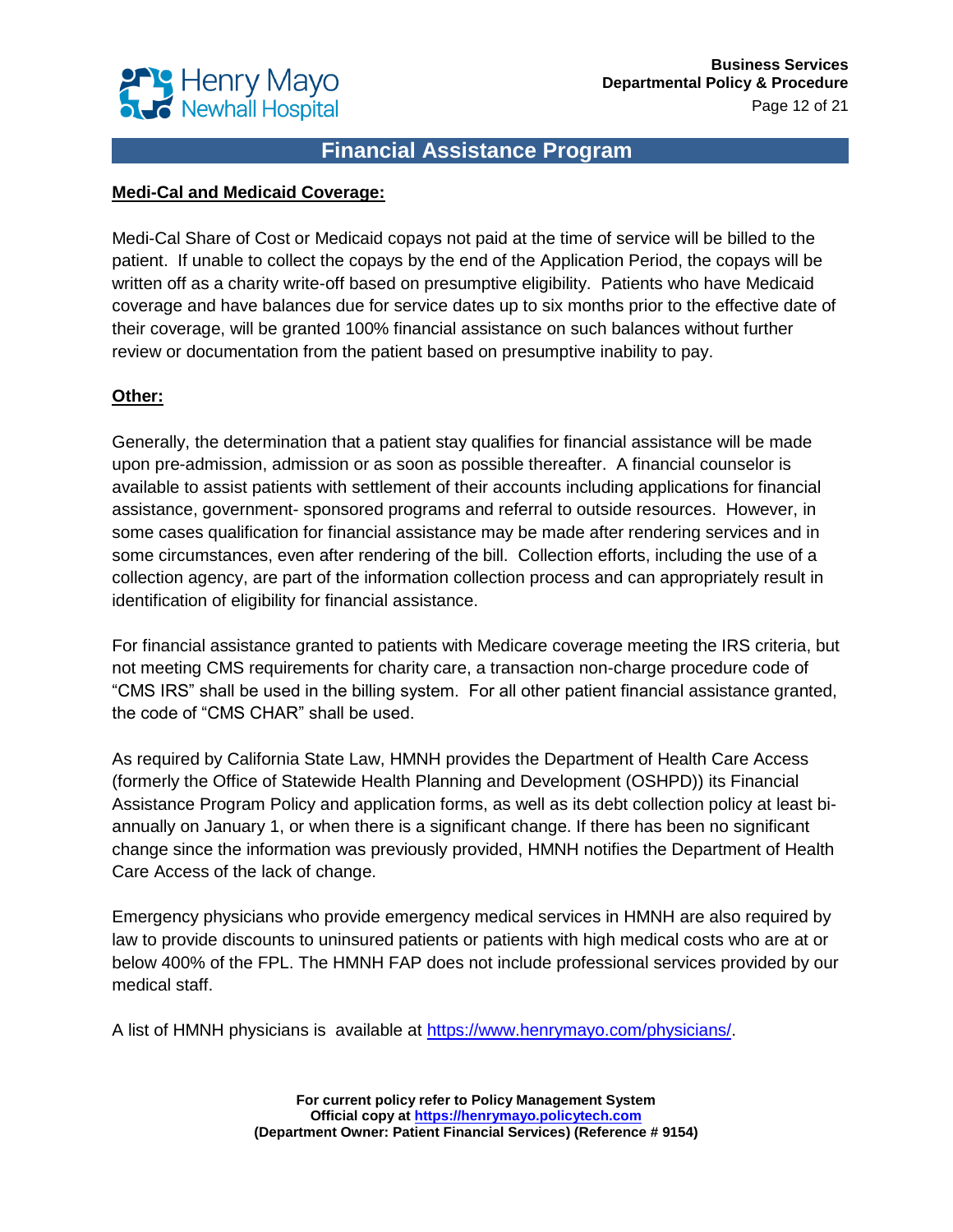

To assist patients in determining HMNH pricing, HMNH has provided a pricing estimate tool that can be located at [Patient Estimate](https://henrymayo.patientsimple.com/guest/#/index)

. Any patient without health coverage shall be provided with a written estimate of the amount HMNH will require the patient to pay for health care services, procedures, and supplies that are reasonably expected to be provided to the patient by HMNH, based upon the average length of stay and services provided for the patient's diagnosis. This estimate may be provided during normal business hours. In addition to the estimate, the patient shall be provided information about HMNH's financial assistance policy and Financial Counselor contact information to obtain further information about this policy. This written estimate requirement does not apply to ER patients.

#### **REFERENCES:**

HealthCare Financial Management Association Principles and Practices Board Statement 15, "Valuation and Financial Statement Presentation of Charity Care and Bad Debts American Hospital Association Hospital Billing and Collection Practices Statement of Principles and Guidelines May 5, 2012 Patient Protection and Affordable Care Act IRS Requirements for 501(c) (3) Hospitals under the Affordable Care Act – Section 501(r) Affordable Care Act Section 1557 California AB-774 Hospitals Fair Pricing Policies California AB 1503 California AB 1276 California Health & Safety Code Section 127425 California AB 532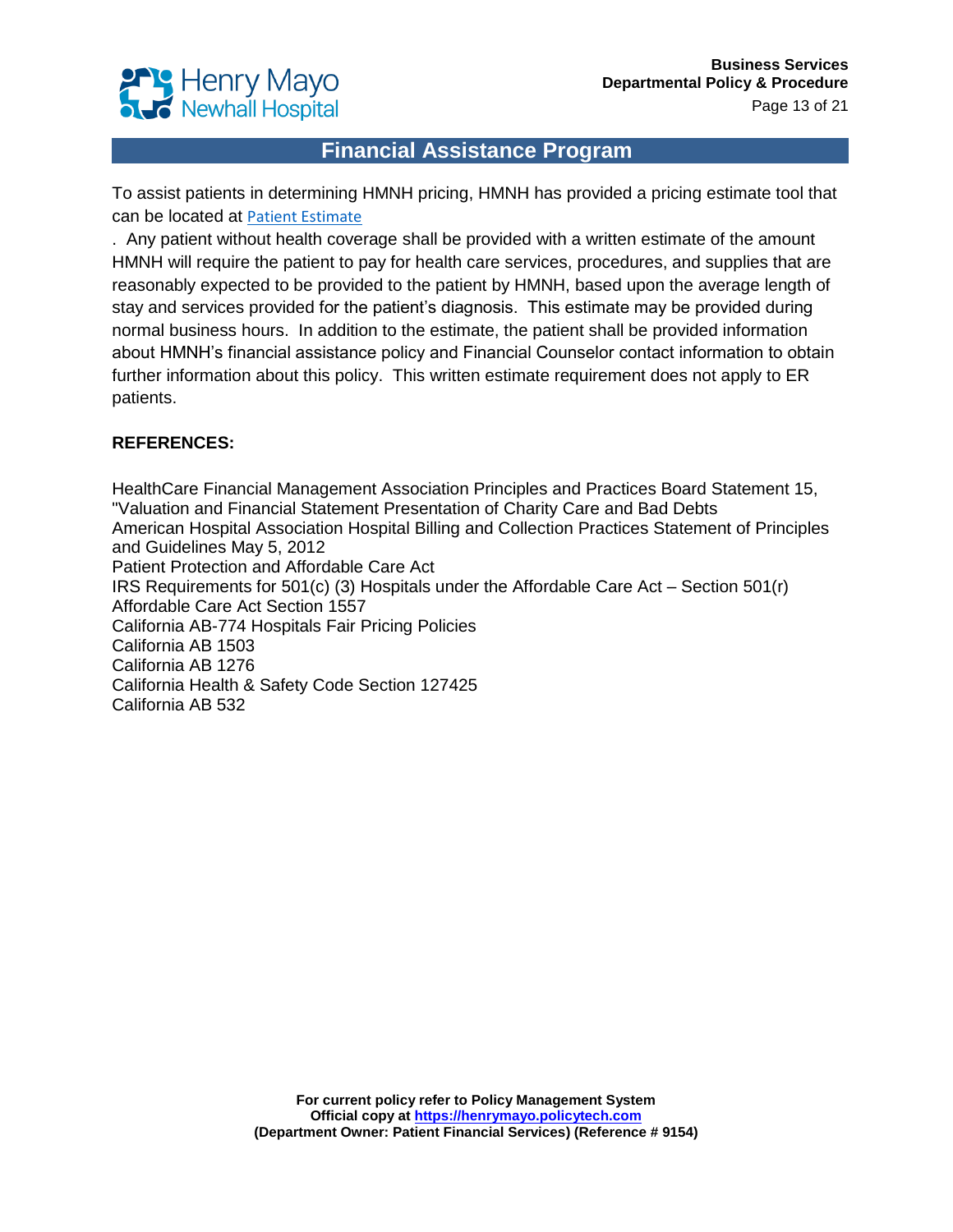

### **APPENDIX A**

PLAIN LANGUAGE SUMMARY OF HMNH FINANCIAL ASSISTANCE POLICY

As a non-profit organization, Henry Mayo Newhall Hospital ("HMNH") provides financial assistance to uninsured and under-insured patients that may not have sufficient financial resources to pay for services.

HMNH's financial assistance does *not* include the cost of professional services provided by our medical staff. However, emergency physicians who provide emergency medical services in HMNH are required by law to provide discounts to uninsured or underinsured patients.

You can view a list of HMNH's medical staff members here: <https://www.henrymayo.com/physicians/>

#### **Financial Assistance Eligibility Requirements**

Eligibility for financial assistance is both income and asset based, using a sliding scale. Income level eligibility is up to 400% of the federal poverty level. Asset level eligibility is up to \$250,000 (excluding net worth in primary homes of up to \$500,000 and retirement or deferred compensation plans).

Guidelines for determining eligibility for financial assistance shall be applied consistently. In determining a patient's eligibility for financial assistance, HMNH's financial counselors will assist the patient (including referral to outside resources) in determining if he/she is eligible for government-sponsored programs, and to educate and assist them in understanding insurance coverages offered through the Covered California Health Insurance Exchange.

#### **Application Process**

Financial Assistance Applications may be requested:

(1) In person at Patient Access Services, Main Admitting, (2) by phone at (661)200-1050 or (661)200-1110, (3) [FAP Application English](https://henrymayo.policytech.com/docview/?docid=16451) or [FAP Application Spanish](https://henrymayo.policytech.com/docview/?docid=15285) or (4) by mail to Henry Mayo Newhall Hospital, 23845 McBean Pkwy, Valencia, CA 91355: Attn: Patient Financial Services. The Financial Assistance Policy ("FAP") may be obtained at. [https://www.henrymayo.com/documents/POLICY-with-Eng-application\[1\].pdf](https://www.henrymayo.com/documents/POLICY-with-Eng-application%5b1%5d.pdf)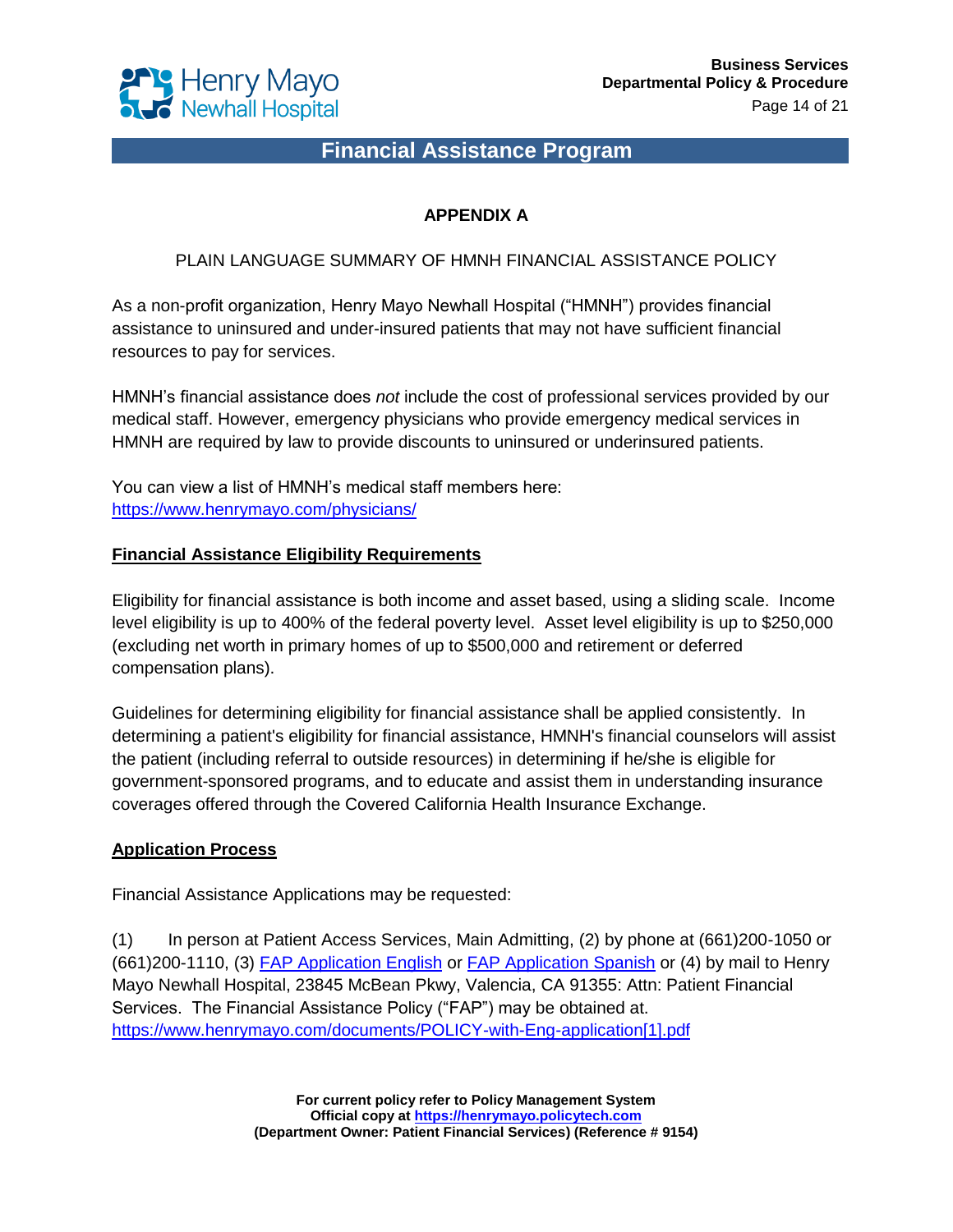

The application specifies certain information that is required to be submitted with the application. This information may be independently verified by HMNH to ensure its completeness and accuracy. If a financial assistance application is received within 240 days of HMNH's initial billing for a service and is deemed incomplete, a written notice to the patient/guarantor will be sent within 15 days of receipt of the incomplete application requesting the missing information be returned within 30 days of the date of the notice. Notice of approval or denial of an application shall generally be sent to the patient within 30 days of receipt of application.

Approval of financial assistance will be denied if Medicaid or other health and welfare eligibility application is refused by the patient, if HMNH reasonably believes that the patient could qualify. In addition, the patient is expected to cooperate with HMNH in reviewing affordable insurance coverage options offered through Covered California Health Insurance Exchange. If the patient chooses not to purchase insurance coverage through the Covered California Health Insurance Exchange and does not qualify for Medicaid, then the patient will be required to submit a Financial Assistance Application Form. Assignment to HMNH of all insurance payments, including liability settlements, is required up to the amount of gross charges on a patient's bill.

Denials of financial assistance may be appealed. Appeals must include an appeal letter from the patient or party with financial responsibility requesting re-evaluation. The appeal must also include any supporting documents that may prove inability to pay that were not part of the initial consideration. Appeals will be referred and reviewed by the Director of Patient Financial Services within thirty (30) days of being received. If the Director of Patient Financial Services feels additional input is needed in making a determination, the Chief Financial Officer will be asked to review and assist with the determination.

#### **Period that Approved Financial Assistance Will Be Provided**

Once a patient has been approved for financial assistance, the patient will be deemed to have approval for services rendered by HMNH for six months subsequent to initial approval date, except as follows:

• There is a change in financial status. After six months, the patient will be required to reapply for financial assistance, and the appropriate verifications of information will need to be made.

• In HMNH's reasonable estimation, patient can afford to purchase insurance coverage through the Covered California Health Insurance Exchange and the period for which such coverage can be obtained is less than six months from the time financial assistance is granted by HMNH, only the timeframe that is non-covered will be approved.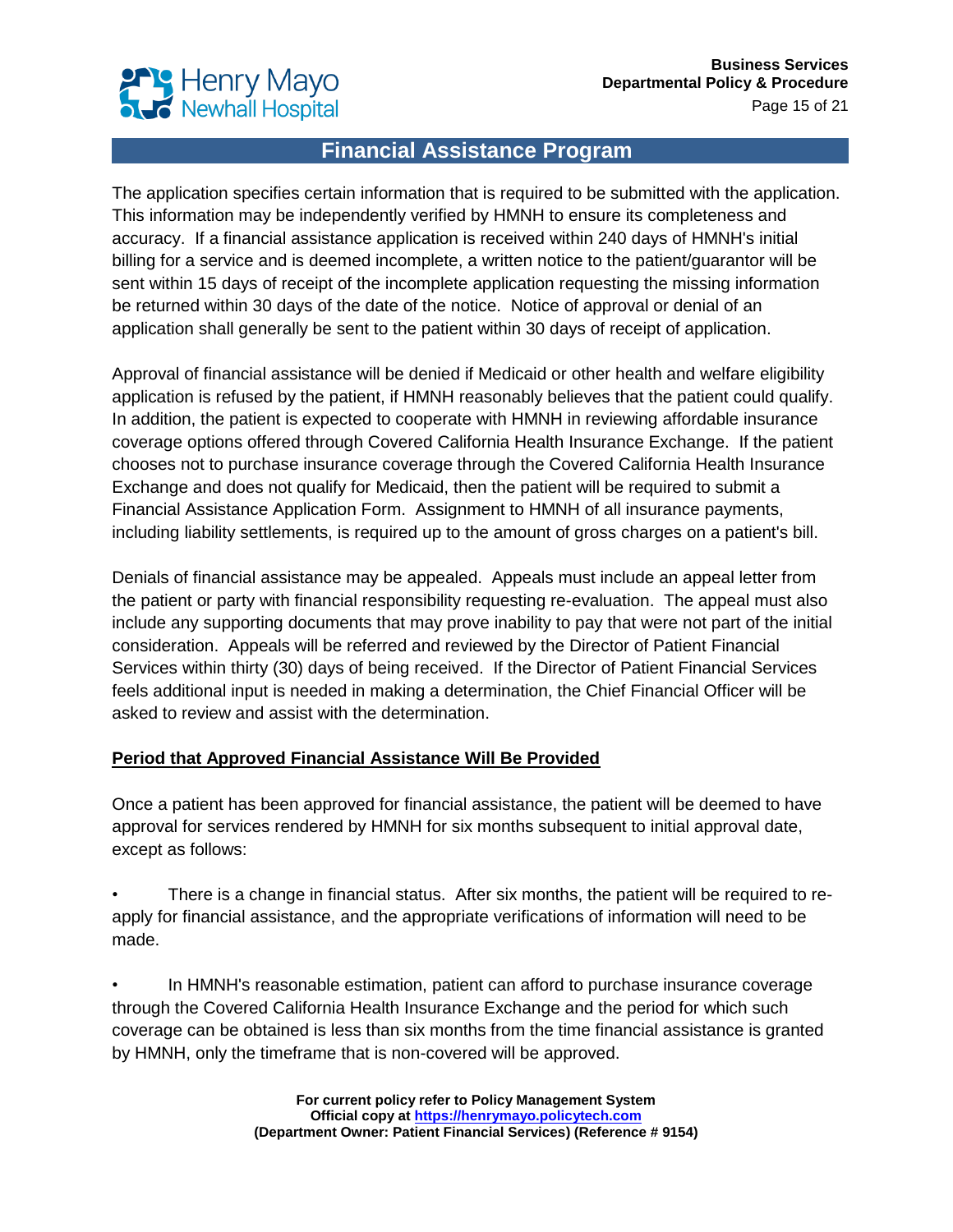

If a patient is granted financial assistance on a portion of their bill, and the patient subsequently does not pay their remaining portion of the bill, HMNH will not reverse the amount of financial assistance granted.

#### **Charge Limitation**

HMNH will utilize the Prospective Medicare methodology to determine the Amounts General Billed (AGB) for inpatient and outpatient accounts when determining patient liability for individuals who qualify for financial assistance. The billed amount will not exceed the AGB.

This document (The Plain Language Summary) summarizes the HMNH financial assistance policy (FAP) and is not intended to represent a complete explanation of the FAP. Our financial counselors can be reached Monday through Friday from 8:00 am to 5:00 pm at (661) 200-1050 and are available to assist patients with the financial assistance application process.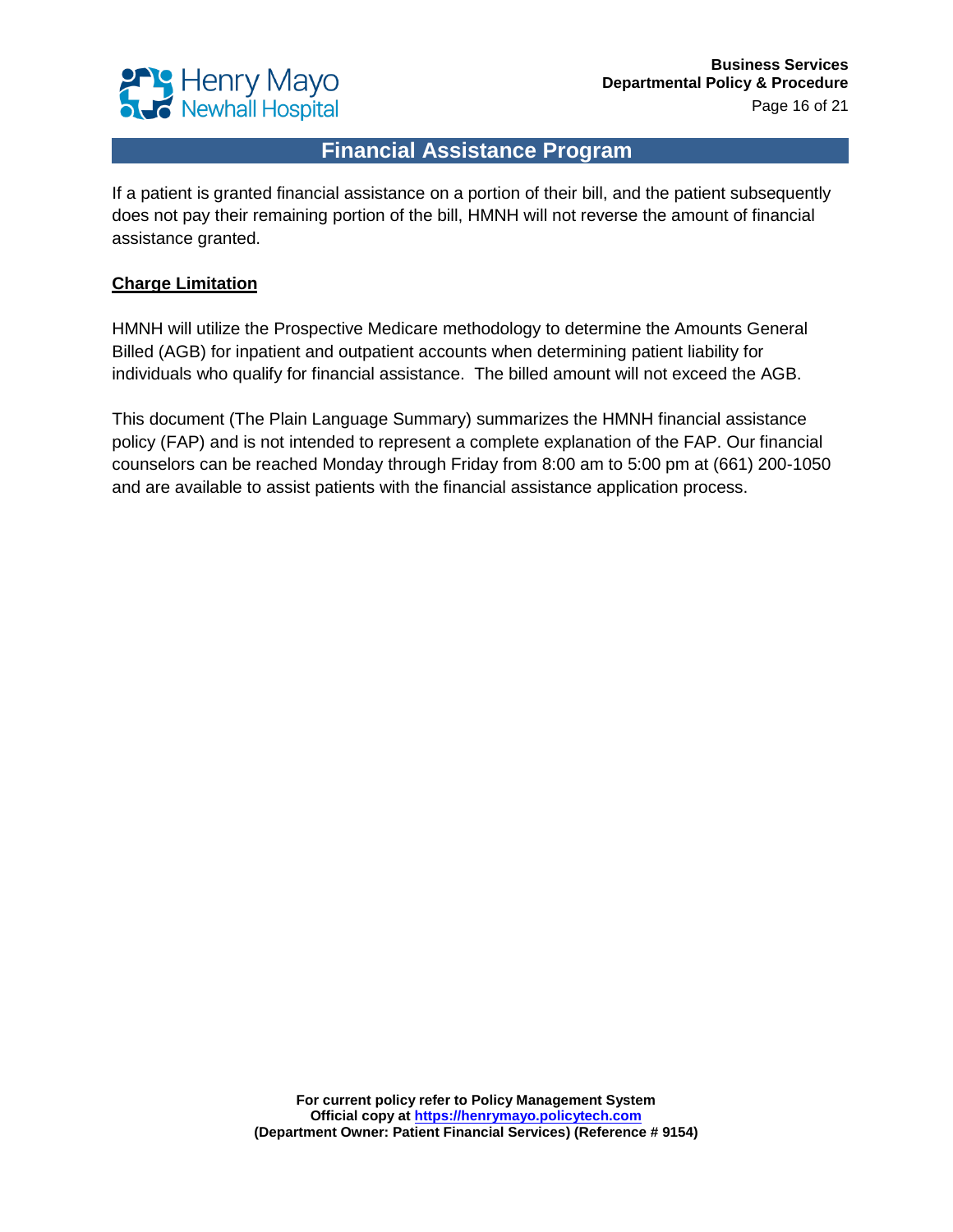

### **APPENDIX B**

### HENRY MAYO NEWHALL HOSPITAL FINANCIAL ASSISTANCE PROGRAM APPLICATION

Date:

Patient Name Patient Address City, State, Zip

Patient Name: Patient Account: Date of Service:

Financial Assistance Program

Thank you for choosing Henry Mayo Newhall Hospital (HMNH) for your health care needs, where we strive to improve the health of our community through compassion and excellence in health care services. You may be eligible for financial assistance to assist you in paying health care services you will or have received at HMNH. This financial assistance applies to your hospital bill only, and does NOT apply to bills you may receive from your physicians or surgeons, although if this application is approved, some providers may extend a full or partial courtesy discount based upon the hospital acceptance determination letter.

Enclosed, please find an application for financial assistance which must be filled out in its entirety, proper documentation enclosed, signed and dated so that the review process may commence.

The application and required information are provided below. Please submit the requested documents to Patient Access Services in person or by mail to:

Henry Mayo Newhall Hospital 23845 Mc Bean Pkwy Valencia, CA 91355. Attn: Patient Financial Services

You will receive a determination of Eligibility for Financial Assistance letter within thirty days after we receive a completed application with appropriate supporting documents.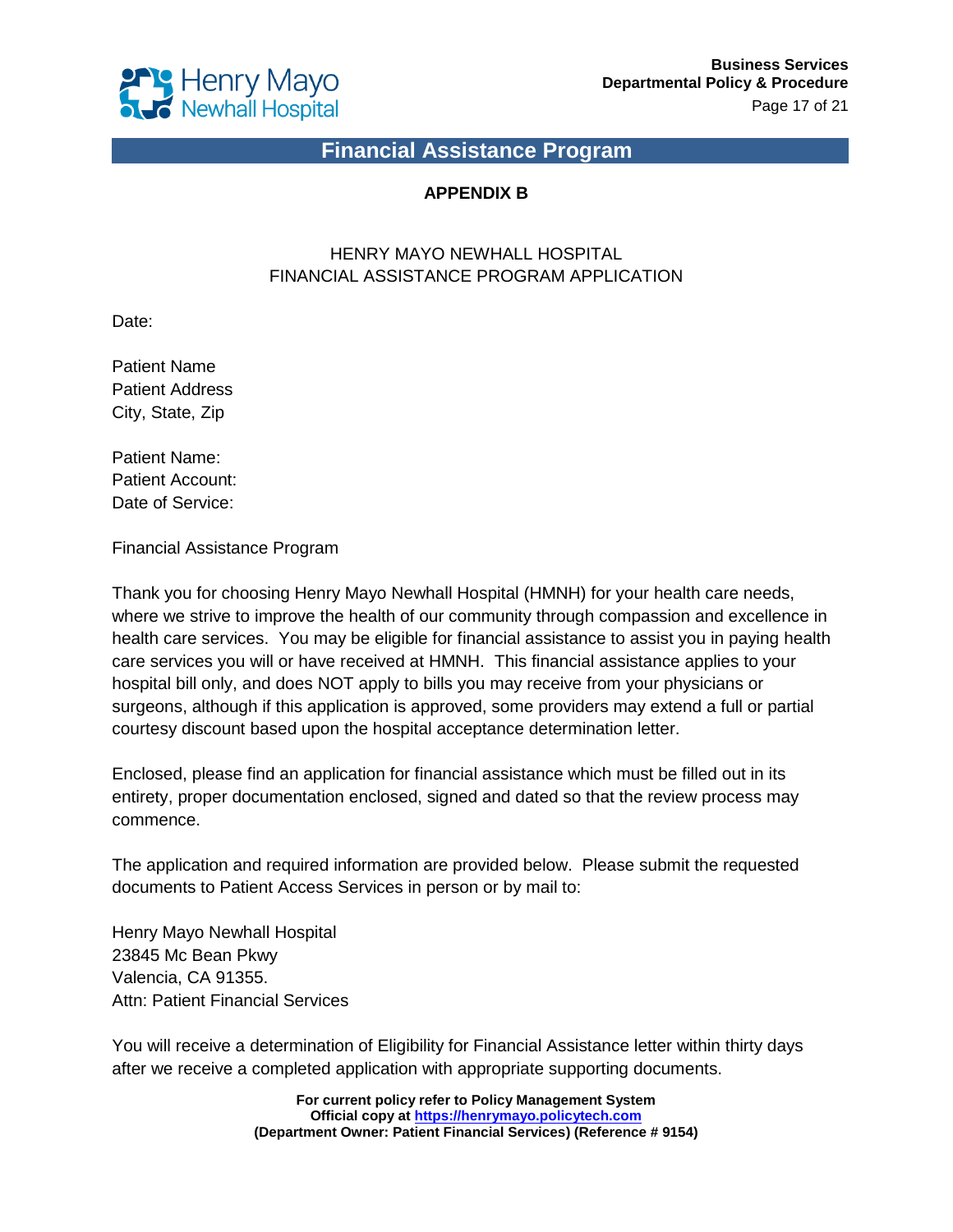

Completion of this application is not a guarantee of eligibility or qualification for financial assistance or any other program. Financial assistance is considered after all possible sources of potential payment (for example, health insurance, Medicare, Medicaid, liability insurance) have been exhausted. Failure to provide requested documents may result in denial of the application.

If you need any further information or assistance in completing the application, please make an appointment to come to the hospital at Patient Access Services, Main Admitting, or call 661- 200-1050, Monday through Friday, 8:00 AM through 5:00 PM and a representative will assist you. For more information about the Financial Assistance Program, you may visit our website at: [https://www.henrymayo.com/documents/POLICY-with-Eng-application\[1\].pdf](https://www.henrymayo.com/documents/POLICY-with-Eng-application%5b1%5d.pdf)

\_\_\_\_\_\_\_\_\_\_\_\_\_\_\_\_\_\_\_\_\_\_\_\_\_\_\_\_\_\_\_\_\_\_\_\_\_\_\_\_\_\_\_\_\_\_\_\_\_\_\_\_\_

(signature line)

(printed name of financial counselor) Financial Counselor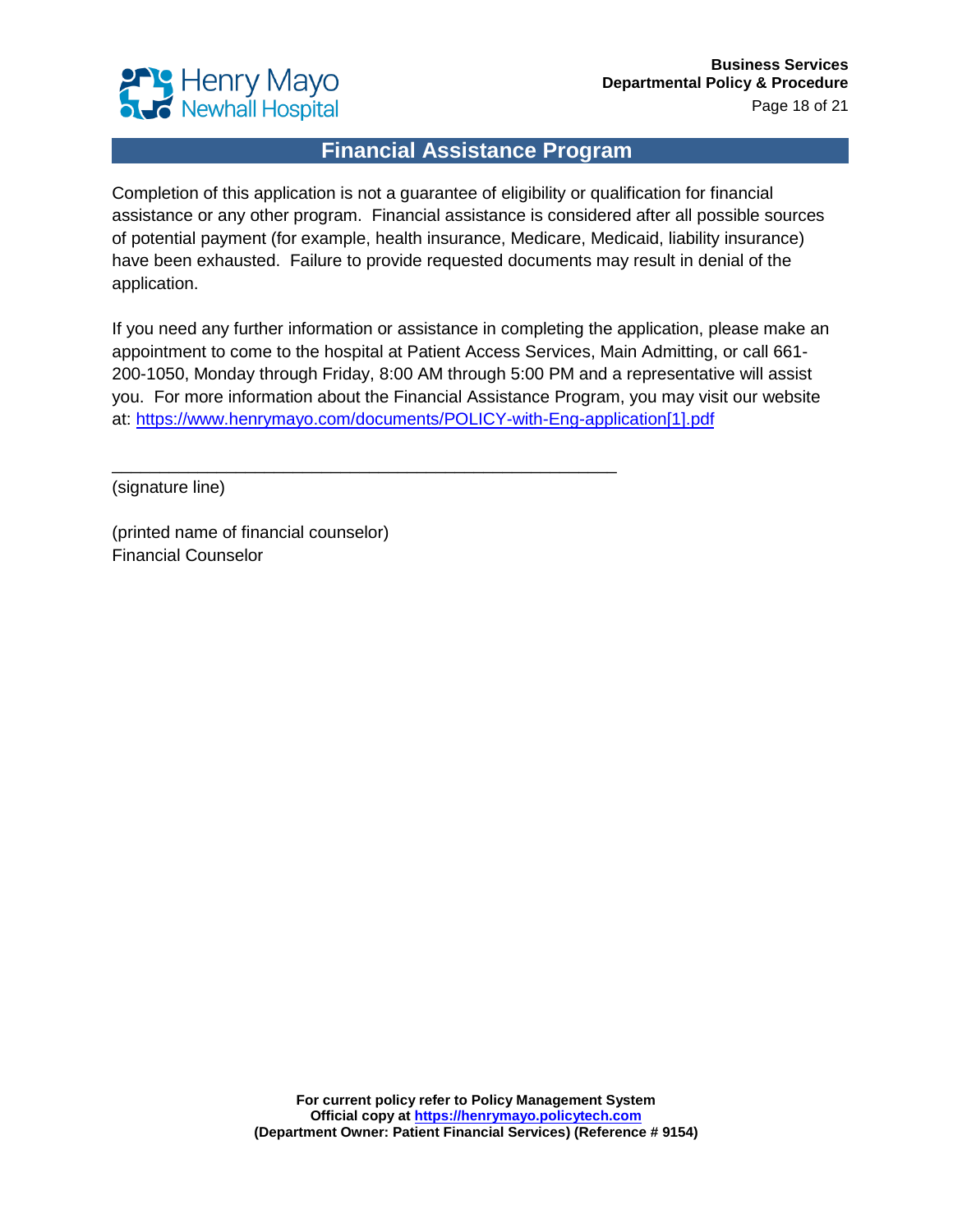

#### **Financial Assistance Application**

Henry Mayo Newhall Hospital's Financial Assistance Program provides financial assistance to patients with medically necessary healthcare needs with low-income, uninsured or underinsured, ineligible for a government program, and is otherwise unable to pay for medically necessary care based on their individual family financial situation. To determine if a patient/guarantor qualifies for financial assistance, we need to obtain certain financial information. Your cooperation will allow us to give all due consideration to your request for financial assistance.

| Name<br>the contract of the contract of the contract of the contract of the contract of the |              | Account Number                                                                                                                                                                                                                       | <u> 1989 - Andrea State Barbara, amerikan per</u> |  |  |
|---------------------------------------------------------------------------------------------|--------------|--------------------------------------------------------------------------------------------------------------------------------------------------------------------------------------------------------------------------------------|---------------------------------------------------|--|--|
| Address                                                                                     |              | Phone number <b>that the contract of the contract of the contract of the contract of the contract of the contract of the contract of the contract of the contract of the contract of the contract of the contract of the contrac</b> |                                                   |  |  |
|                                                                                             |              | Social Security <b>Social Security</b>                                                                                                                                                                                               |                                                   |  |  |
| Date of Birth ___ /___ /_____ Sex_____ M=Male F=Female Do you own a home?                   |              |                                                                                                                                                                                                                                      | Yes ( ) No ( )                                    |  |  |
| Number of dependents filed on tax return: ________                                          |              | Do you own other property?                                                                                                                                                                                                           | Yes() No()                                        |  |  |
| List Dependents:                                                                            |              | Do you own automobiles?                                                                                                                                                                                                              | Yes() No()                                        |  |  |
| Name                                                                                        | Relationship | Age                                                                                                                                                                                                                                  | Gender                                            |  |  |

| <b>Household Banking Information</b>  |                                                                                                                 |                              |
|---------------------------------------|-----------------------------------------------------------------------------------------------------------------|------------------------------|
| <b>Business Banking Information</b>   | Name and the state of the state of the state of the state of the state of the state of the state of the state o | Balance <b>All Contracts</b> |
| Wages/Income                          | Monthly                                                                                                         | Annual                       |
| Self Wages                            |                                                                                                                 |                              |
| Spouse Wages                          |                                                                                                                 |                              |
| Other Family Member Wages             |                                                                                                                 |                              |
| Social Security                       |                                                                                                                 |                              |
| Unemployment Benefits                 |                                                                                                                 |                              |
| Retirement / Pensions                 |                                                                                                                 |                              |
| Alimony / Child Support               |                                                                                                                 |                              |
| Military Family Allotments            |                                                                                                                 |                              |
| Pensions                              |                                                                                                                 |                              |
| Income from Rent, Dividends, Interest |                                                                                                                 |                              |
| <b>Expenses</b>                       | Monthly                                                                                                         | Annual                       |
| Mortgage / Rent                       |                                                                                                                 |                              |
| <b>Utilities</b>                      |                                                                                                                 |                              |
| Auto Loans                            |                                                                                                                 |                              |
| Hospital Bills                        |                                                                                                                 |                              |
| Telephone                             |                                                                                                                 |                              |
| Food                                  |                                                                                                                 |                              |
| Credit Cards                          |                                                                                                                 |                              |
| Gasoline                              |                                                                                                                 |                              |
| Child Care                            |                                                                                                                 |                              |
| Other                                 |                                                                                                                 |                              |

Please send the most recent following supporting documentation: Income Tax Filings or W-2s, 3 Bank Statements, 4 Pay Check Stubs, and proof of expenses.

My signature attests that the information I have provided on this form is accurate and true to the best of my knowledge.

**Print Name** 

Signature

Date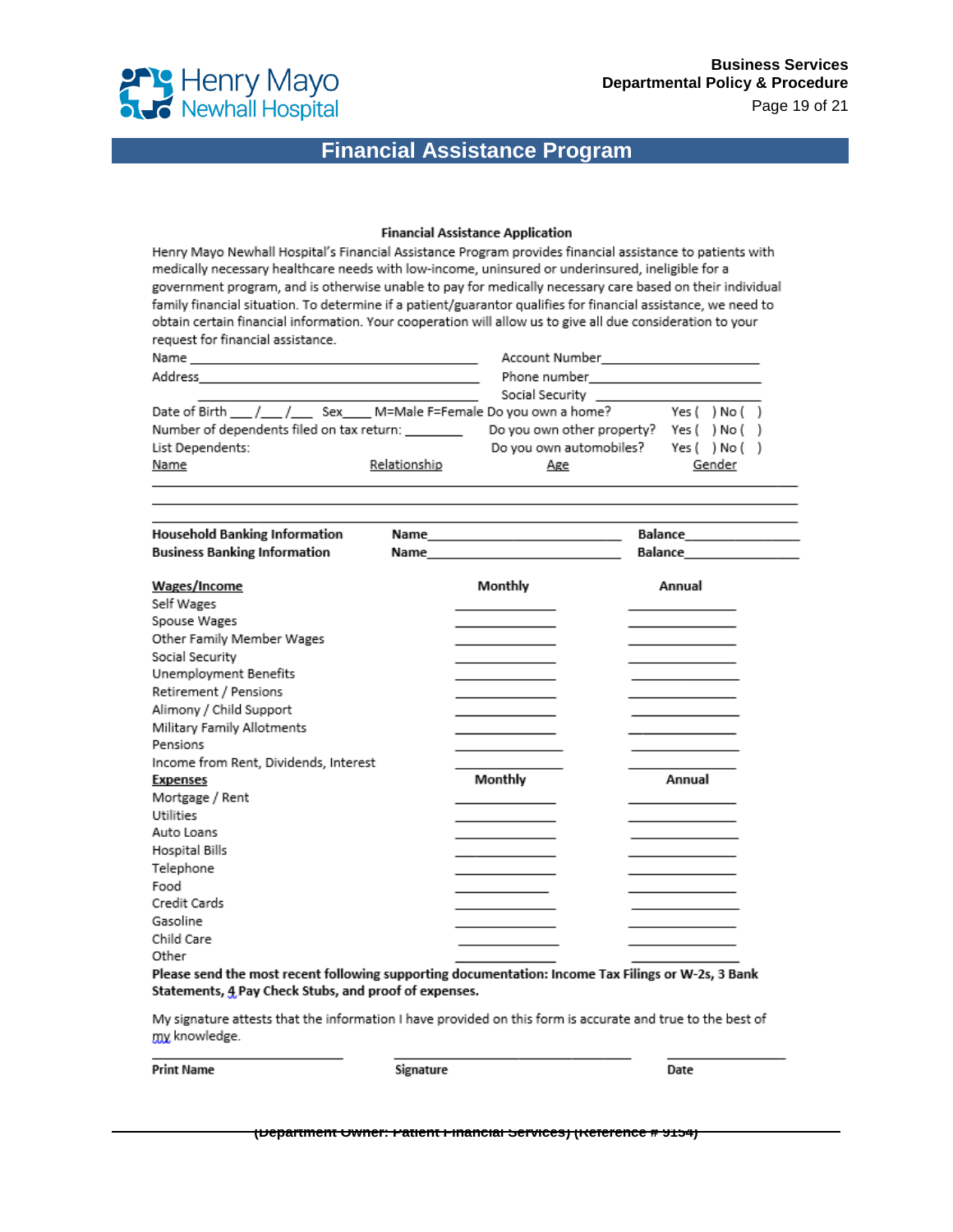

### **APPENDIX C**

#### SLIDING SCALE FINANCIAL ASSISTANCE

| Income / Net Asset    |                    |                       |                       |                             |                        |                        |                         |               |
|-----------------------|--------------------|-----------------------|-----------------------|-----------------------------|------------------------|------------------------|-------------------------|---------------|
| Levels                |                    |                       |                       | Discount from Total Charges |                        |                        |                         |               |
|                       | $\,<\,$<br>\$1,000 | $$1,000 -$<br>\$2,500 | $$2,501 -$<br>\$5,000 | $$5,001 -$<br>\$10,000      | $$10,001-$<br>\$25,000 | $$25,001-$<br>\$50,000 | $$50,001-$<br>\$100,000 | $>$ \$100,000 |
| 0 - 200% FPL Net      |                    |                       |                       |                             |                        |                        |                         |               |
| assets:               |                    |                       |                       |                             |                        |                        |                         |               |
| $<$ \$100,000         | 100%               | 100%                  | 100%                  | 100%                        | 100%                   | 100%                   | 100%                    | 100%          |
| \$100,000 - \$150,000 | 85%                | 85%                   | 85%                   | 85%                         | 100%                   | 100%                   | 100%                    | 100%          |
| \$150,001 - 250,000   | 75%                | 75%                   | 75%                   | 75%                         | 75%                    | 100%                   | 100%                    | 100%          |
| 201 - 400% FPL Net    |                    |                       |                       |                             |                        |                        |                         |               |
| assets:               |                    |                       |                       |                             |                        |                        |                         |               |
| $<$ \$100,000         | 75%                | 75%                   | 75%                   | 100%                        | 100%                   | 100%                   | 100%                    | 100%          |
| \$100,000 - \$150,000 | 75%                | 75%                   | 75%                   | 75%                         | 75%                    | 75%                    | 75%                     | 75%           |
| \$150,001 - 250,000   | 50%                | 50%                   | 50%                   | 50%                         | 50%                    | 50%                    | 50%                     | 50%           |

NOTE: The AGB is the maximum amount that can be collected from patients that qualify for financial assistance or as otherwise allowed under this policy, regardless of the percentages shown above.

The FPL for the current year can be obtained from the following website:

#### <https://aspe.hhs.gov/poverty-guidelines>

The total charges to be used for purposes of determining the initial level of financial assistance to be provided shall be the total charges outstanding and due from the patient at the time the application for financial assistance is received. This could include more than one bill.